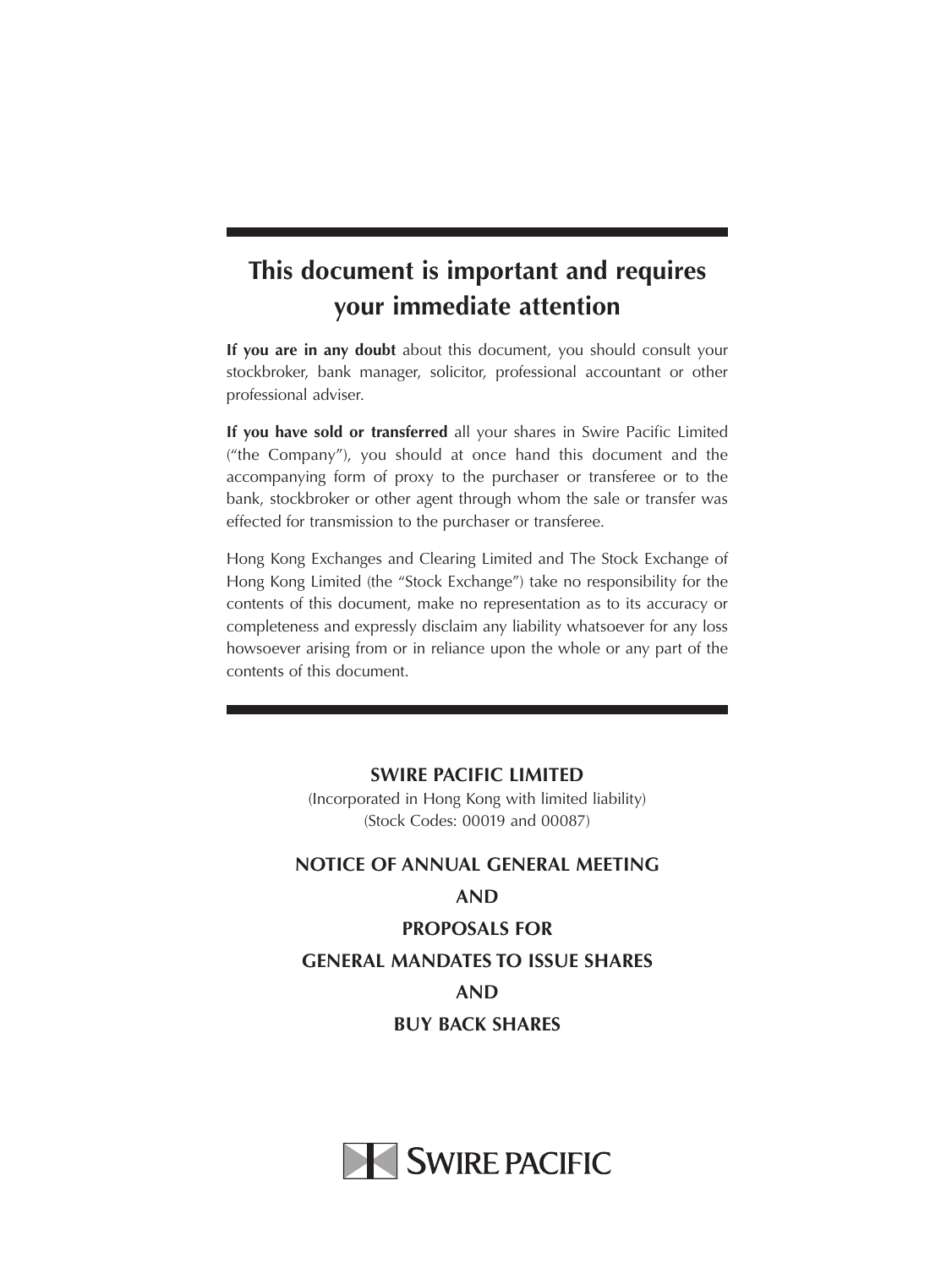### **Executive Directors:**

J R Slosar, Chairman I K L Chu M Cubbon P A Kilgour, Finance Director J B Rae-Smith I S C Shiu A K W Tang

### **Non-Executive Directors:**

Baroness Dunn, DBE J W J Hughes-Hallett, SBS, CMG P A Johansen M B Swire

#### **Independent Non-Executive Directors:**

T G Freshwater C K M Kwok C Lee R W M Lee M C C Sze, GBS, CBE, ISO, JP M M T Yang

#### **Registered Office:**

33rd Floor, One Pacific Place, 88 Queensway, Hong Kong.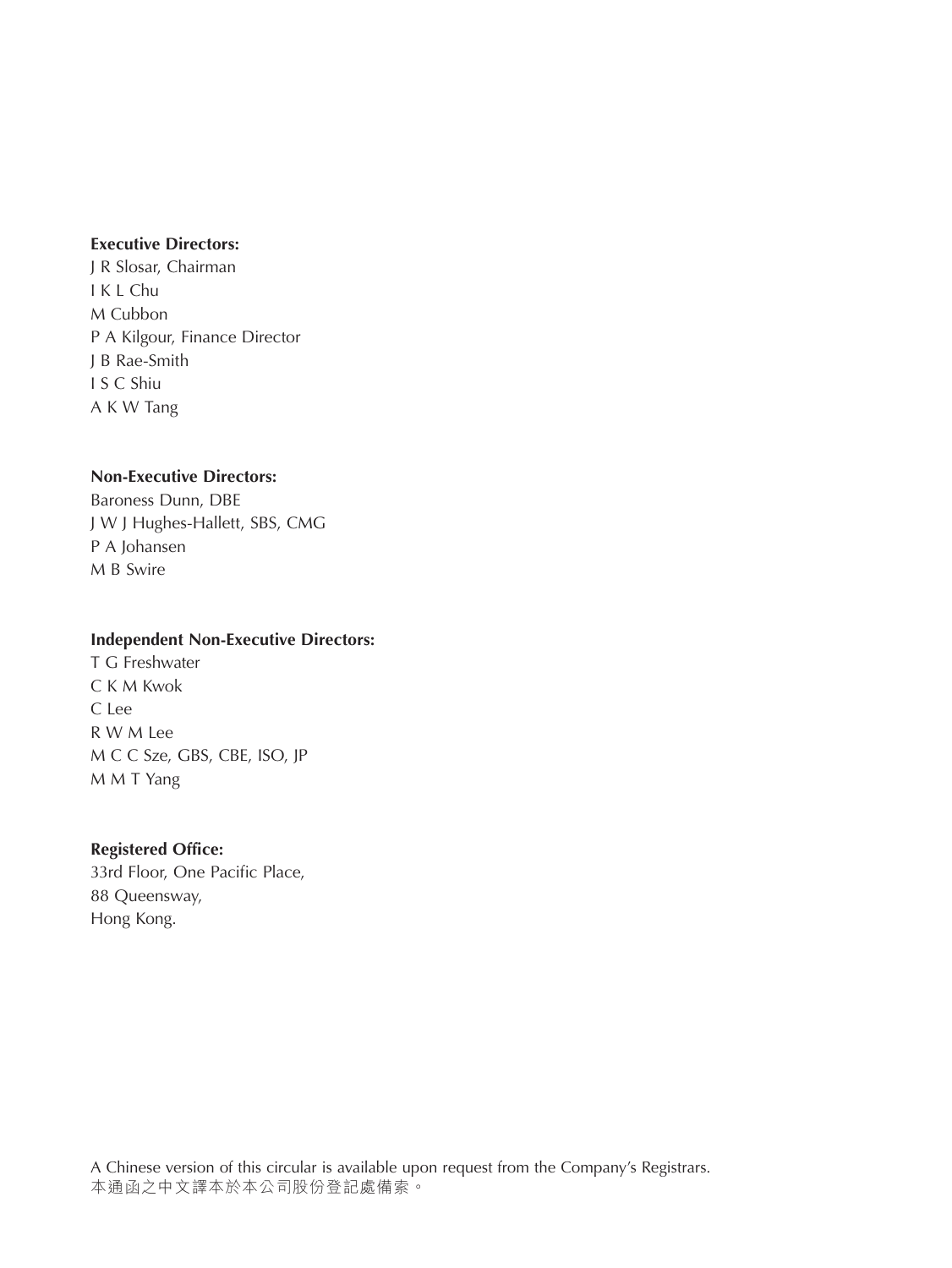### **SWIRE PACIFIC LIMITED**

*(Incorporated in Hong Kong with limited liability)*

To the shareholders Dear Sir or Madam,

# **NOTICE OF MEETING**

- 1. Notice of the annual general meeting ("AGM") for 2014 is set out on pages 5 to 6 of this circular. Enclosed with this circular is a form of proxy for use at that meeting. Whether or not you intend to be present at the AGM you are requested to complete the form of proxy and return it to the Registrars of the Company in accordance with the instructions printed thereon not less than 48 hours before the time fixed for holding that meeting.
- 2. The completion of a form of proxy and returning it to the Registrars of the Company will not preclude you from attending and voting in person at the meeting and, in such event, the appointment of the proxy will be deemed to be revoked.

## **GENERAL MANDATES**

- 3. At the AGM of the Company held on 9th May 2013, ordinary resolutions were passed giving general mandates to Directors (i) to make on-market share buy-backs (within the meaning of the Code on Share Buy-backs) of up to 10 per cent of the issued share capital of the Company as at 9th May 2013; and (ii) to allot, issue and otherwise deal with shares equal to 20 per cent of the shares of the Company in issue at 9th May 2013 provided that the shares which may be allotted wholly for cash shall not exceed 5 per cent of the shares in issue at 9th May 2013.
- 4. Under the Companies Ordinance and the Rules Governing the Listing of Securities on the Stock Exchange ("Listing Rules"), these general mandates lapse at the conclusion of the AGM for 2014, unless renewed at that meeting. Resolutions (Resolutions 3 and 4) will be proposed to renew the mandates for on-market share buy-back and issue of additional shares. The Explanatory Statement required by the Listing Rules to be sent to shareholders in connection with the proposed buy-back resolution is set out in the Appendix to this circular.

# **ELECTION / RE-ELECTION OF DIRECTORS**

- 5. In relation to Resolution 1, M Cubbon, Baroness Dunn, T G Freshwater, C Lee, I S C Shiu and M C C Sze, who will retire at the forthcoming AGM, will offer themselves for re-election in accordance with Article 93 of the Company's Articles of Association. I K L Chu, who has been appointed as Director of the Company since the last AGM, will also retire pursuant to Article 91 and offers himself for election.
- 6. Separate resolutions will be proposed for the election/re-election of these Directors. Their particulars and interests in the shares of the Company are provided in the "Directors and Officers" and the "Directors' Report" sections in the Company's Annual Report 2013 which accompanies this circular. Other than as disclosed therein, they are not related to any Director, senior management or substantial shareholders of the Company.
- 7. Each of the persons proposed for election/re-election as Directors has entered into a letter of appointment, which constitutes a service contract, with the Company. In accordance with the Company's Articles of Association, they will retire at the third AGM after election/re-election and will be eligible for re-election.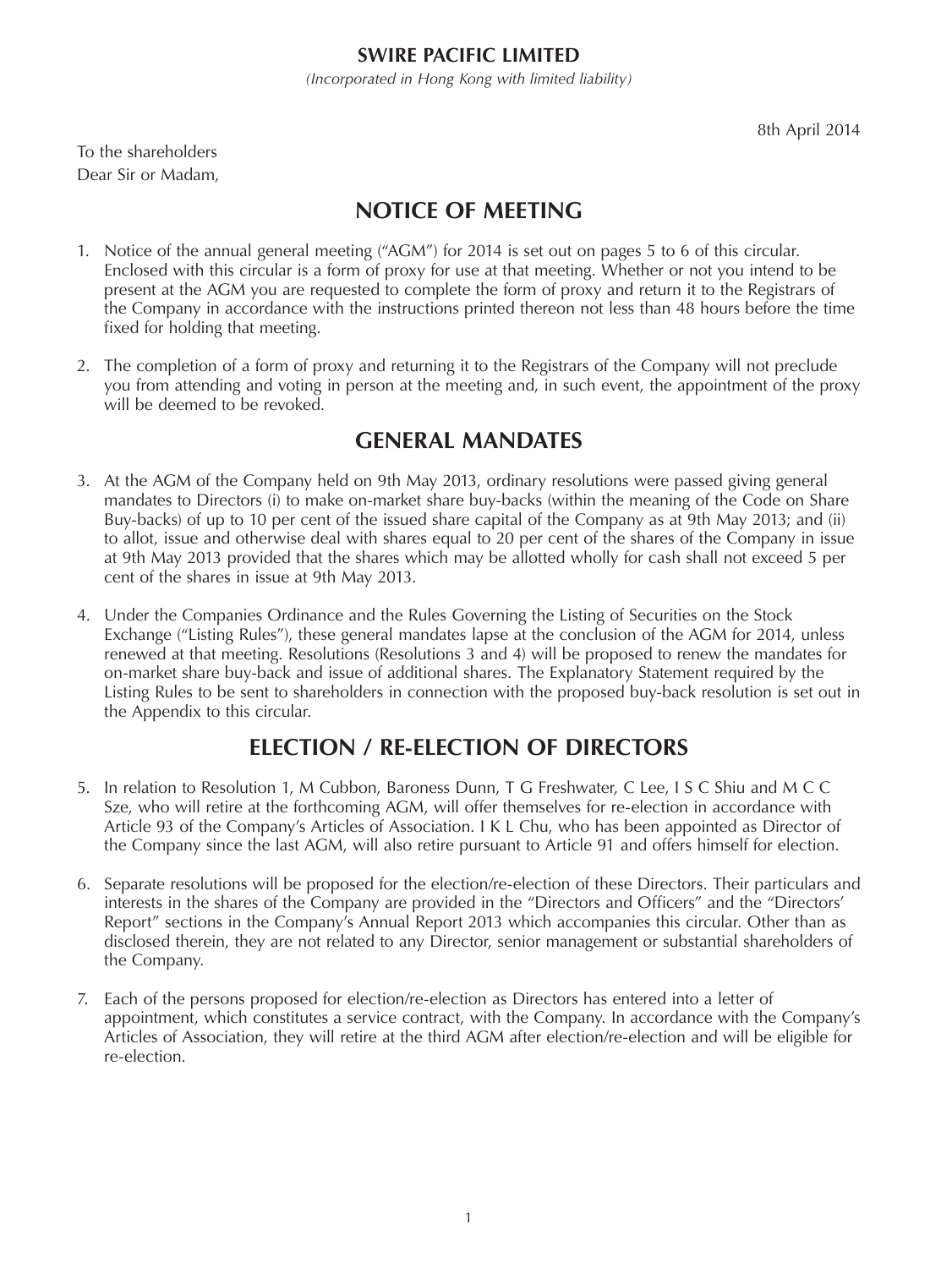- 8. Baroness Dunn, being a Non-Executive Director, does not receive any emolument or director's fee from the Company. The remuneration of M Cubbon, I S C Shiu and I K L Chu, Executive Directors, are determined in accordance with the policy reviewed by the Remuneration Committee. T G Freshwater, C Lee and M C C Sze being Independent Non-Executive Directors, are entitled to the Director's fee determined by the Board.
- 9. The Company's remuneration policy and the fees paid to Directors are set out in the "Corporate Governance" section of the Company's Annual Report 2013 and particulars of all the Directors' remuneration are given in note 8 to the Accounts.
- 10. Save for the information set out in paragraphs 5 to 9 above, there is no information to be disclosed pursuant to any of the requirements of the provisions under paragraphs 13.51(2)(h) to 13.51(2)(v) of the Listing Rules nor are there other matters that needs to be brought to the attention of shareholders in respect of the persons proposed for election/re-election as Directors at the AGM.
- 11. Your Directors believe that the proposals described in this document are in the interests of the Company and its shareholders and accordingly recommend you to vote in favour of all of the resolutions to be proposed at the AGM.

Yours faithfully,

**John Slosar** *Chairman*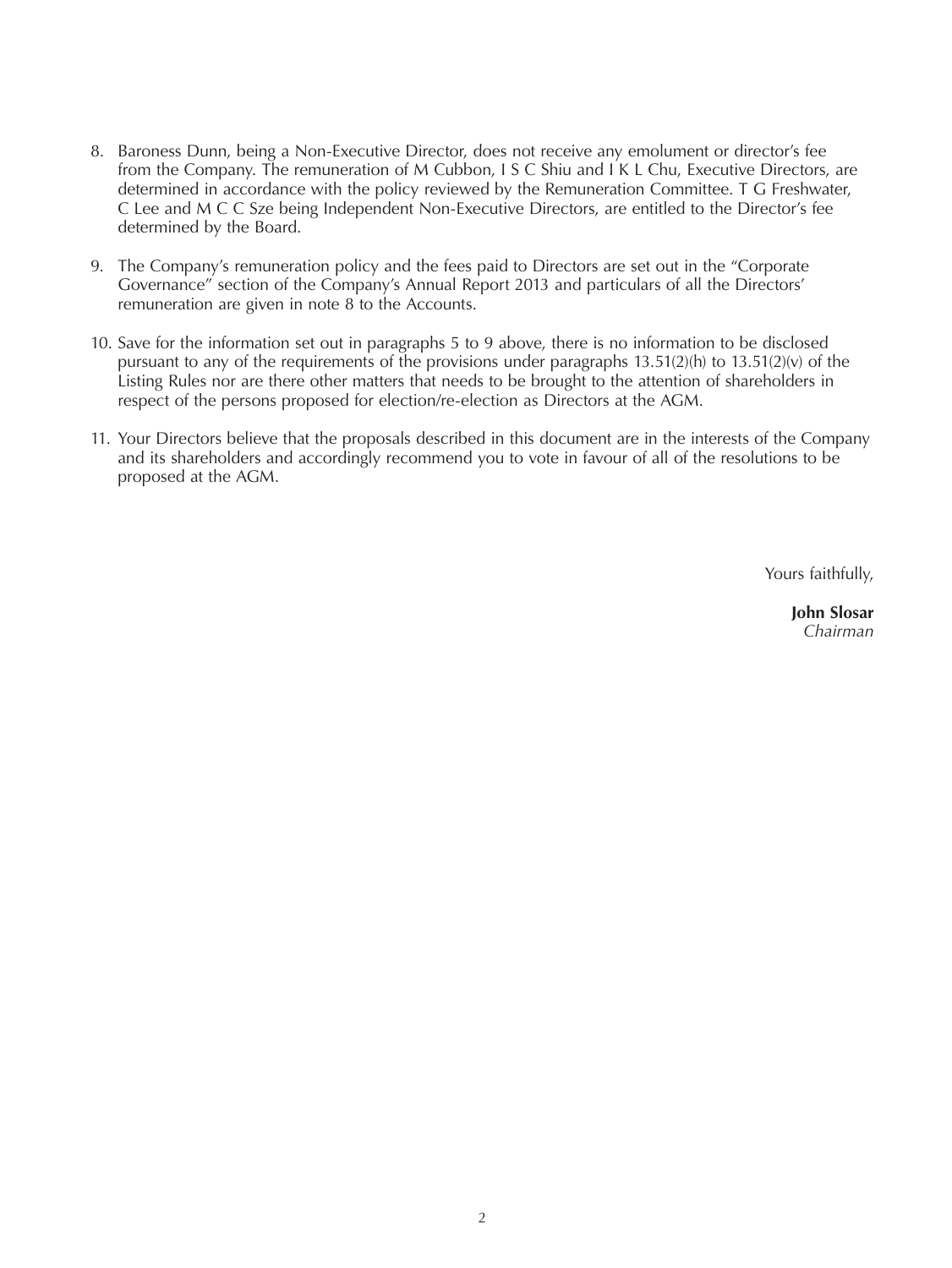### **SWIRE PACIFIC LIMITED**

### **APPENDIX**

The following is the Explanatory Statement required to be sent to shareholders under the Listing Rules in connection with the proposed general mandate for buy-back of shares and also constitutes the Memorandum required under section 239 of the Companies Ordinance.

- 1. It is proposed that up to 10 per cent of any class of the Company's shares in issue at the date of the passing of the resolution to approve the general mandate may be bought back. As at 20th March 2014, the latest practicable date for determining such figure ("Latest Practicable Date"), the number of 'A' Shares in issue was 905,578,500 and the number of 'B' Shares in issue was 2,995,220,000. On the basis of such figures (and assuming no shares are issued or bought back after 20th March 2014 and up to the date of passing such resolution) the Directors would be authorised to buy back up to 90,557,850 'A' Shares and up to 299,522,000 'B' Shares.
- 2. The Directors believe that the ability to buy back shares is in the interests of the Company and its shareholders.

Buy-backs may, depending on the circumstances, result in an increase in net assets and/or earnings per share. The Directors are seeking the grant of a general mandate to buy back shares to give the Company the flexibility to do so if and when appropriate. The number(s) and class(es) of shares to be bought back on any occasion and the price and other terms upon which the same are bought back will be decided by the Directors at the relevant time having regard to the circumstances then pertaining.

- 3. It is envisaged that the funds required for any buy-back would be derived from the distributable profits of the Company.
- 4. There could be a material adverse impact on the working capital or gearing position of the Company (as compared with the position disclosed in its published audited accounts for the year ended 31st December 2013) in the event that the proposed share buy-backs were to be carried out in full at any time during the proposed buy-back period. However, the Directors do not propose to exercise the general mandate to such extent as would, in the circumstances, have a material adverse effect on the working capital requirements of the Company or the gearing levels which in the opinion of the Directors are from time to time appropriate for the Company.
- 5. There are no Directors or (to the best of the knowledge of the Directors, having made all reasonable enquiries) any associates (as defined in the Listing Rules) of Directors who have a present intention, in the event that the general mandate is granted by shareholders, to sell shares to the Company.
- 6. The Directors have undertaken to the Stock Exchange to exercise the power of the Company to buy back its own shares pursuant to the general mandate in accordance with the Listing Rules and the laws of Hong Kong.
- 7. If as the result of a buy-back of shares a shareholder's proportionate interest in the voting rights of the Company increases, such increase will be treated as an acquisition for purposes of the Hong Kong Code on Takeovers and Mergers ("Takeovers Code"). As a result, a shareholder, or group of shareholders acting in concert depending on the level of increase of shareholders' interest, could obtain or consolidate control of the Company and become obliged to make a mandatory offer in accordance with Rules 26 and 32 of the Takeovers Code.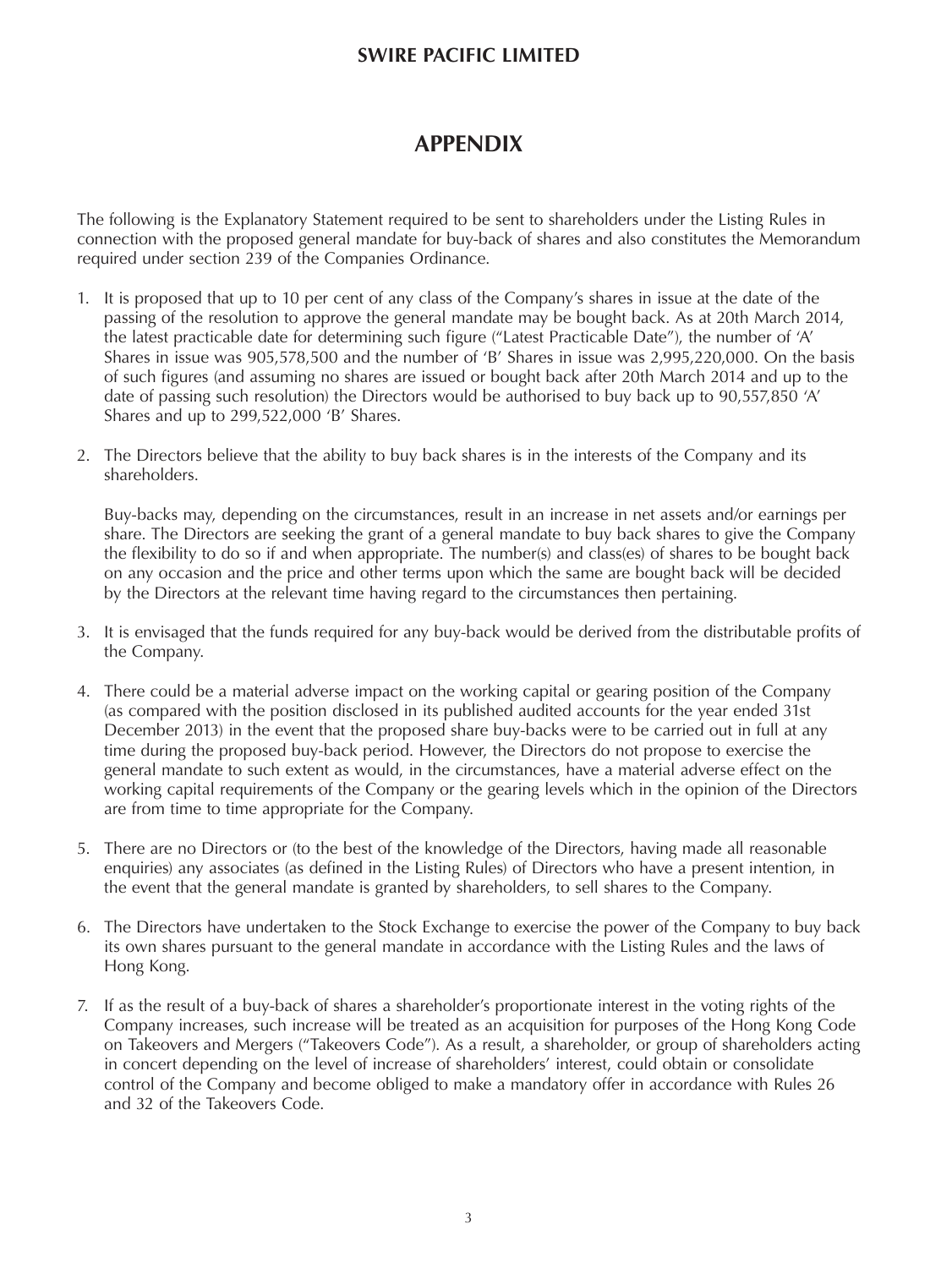- 8. The Directors are not aware of any consequences which would arise under the Takeovers Code as a consequence of any buy-backs pursuant to the general buy-back mandate. In the event of full exercise of the buy-back mandate and the maintenance by John Swire & Sons Limited of its present shareholding (amounting to approximately 60.29% of the votes attaching to the issued share capital of the Company at the Latest Practicable Date), the percentage of the votes attaching to the share capital owned by John Swire & Sons Limited would increase to 66.99%. Accordingly, such increase would not give rise to an obligation to make a mandatory offer under Rules 26 and 32 of the Takeovers Code.
- 9. No shares have been bought back by the Company in the previous six months (whether on the Stock Exchange or otherwise).
- 10. No connected persons (as defined in the Listing Rules) of the Company have notified it of a present intention to sell shares of the Company to the Company and no such persons have undertaken not to sell any such shares to the Company in the event that the general mandate is granted by shareholders.
- 11. The highest and lowest prices at which shares of the Company have traded on the Stock Exchange in each of the previous twelve months are as follows:

|                     | Highest (HK\$) |            | Lowest (HK\$) |            |
|---------------------|----------------|------------|---------------|------------|
|                     | 'A' Shares     | 'B' Shares | 'A' Shares    | 'B' Shares |
| March 2013          | 103.40         | 19.70      | 95.30         | 18.00      |
| April 2013          | 99.55          | 19.00      | 92.20         | 18.00      |
| May 2013            | 103.80         | 19.40      | 96.60         | 18.60      |
| June 2013           | 99.90          | 19.30      | 87.50         | 17.54      |
| <b>July 2013</b>    | 96.80          | 18.72      | 90.15         | 17.98      |
| August 2013         | 94.40          | 18.36      | 88.30         | 17.40      |
| September 2013      | 93.65          | 18.38      | 89.70         | 17.76      |
| October 2013        | 93.50          | 18.26      | 89.20         | 17.38      |
| November 2013       | 93.90          | 18.00      | 88.20         | 17.34      |
| December 2013       | 94.65          | 17.76      | 89.10         | 17.28      |
| January 2014        | 91.45          | 17.50      | 83.20         | 15.94      |
| February 2014       | 89.00          | 16.72      | 80.55         | 15.86      |
| 1st-20th March 2014 | 88.30          | 16.54      | 85.00         | 15.82      |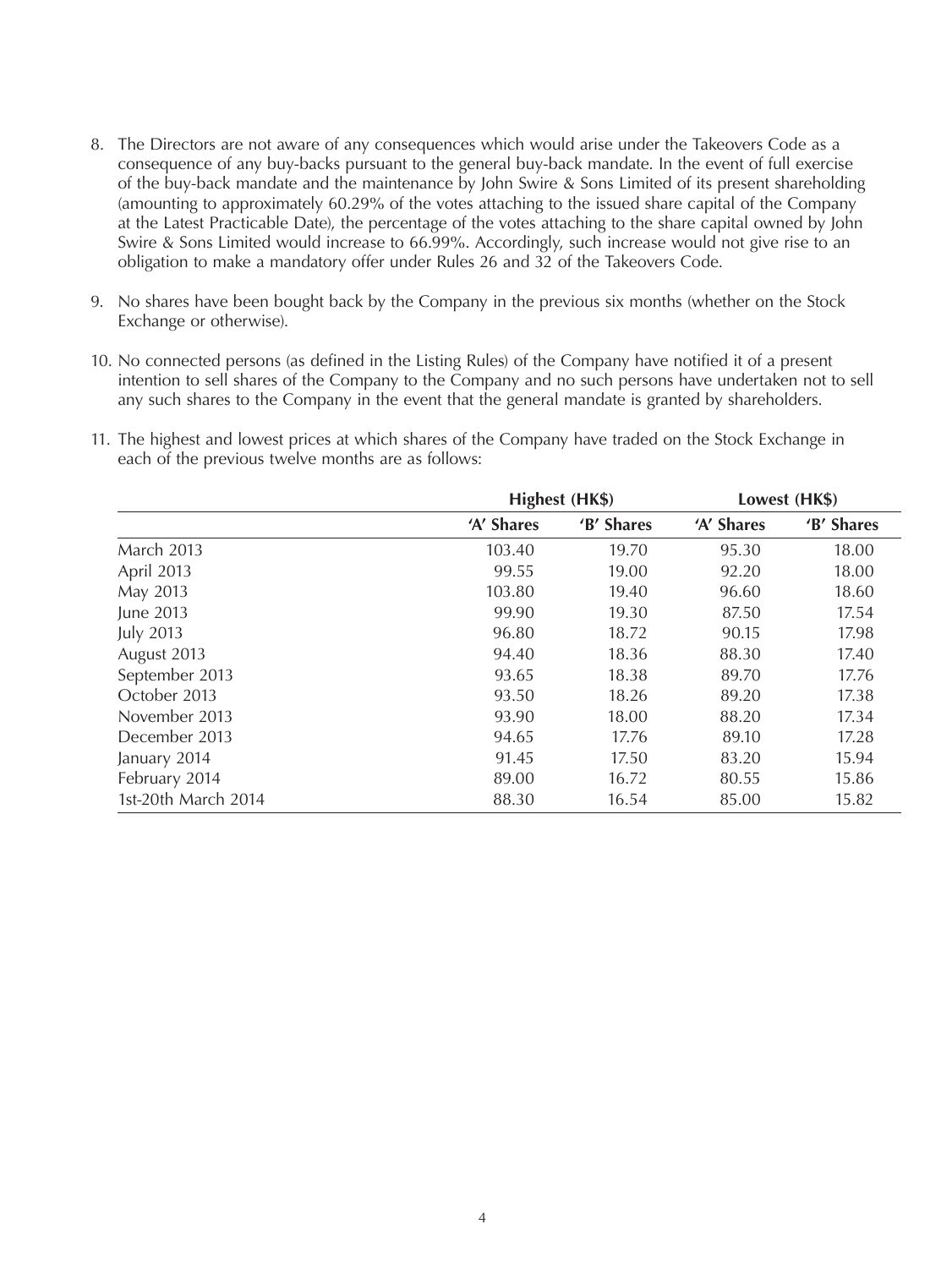### **SWIRE PACIFIC LIMITED**

## **NOTICE OF MEETING**

NOTICE IS HEREBY GIVEN that an ordinary general meeting of the shareholders of Swire Pacific Limited, being the annual general meeting for 2014, will be held at the Island Ballroom A, Level 5, Island Shangri-La Hong Kong, Pacific Place, Supreme Court Road, Central, Hong Kong on Thursday, 15th May 2014 at 10:00 a.m. to receive the report of the Directors and the audited accounts for the year ended 31st December 2013 and:

- 1. To elect/re-elect Directors.
- 2. To re-appoint auditors and authorise the Directors to fix their remuneration.

As special business, to consider and, if thought fit, to pass the following resolutions:

#### **Ordinary Resolutions**

#### 3. THAT:

- (a) subject to paragraph (b), the exercise by the Directors during the Relevant Period of all the powers of the Company to make on-market share buy-backs (within the meaning of the Code on Share Buybacks) be approved;
- (b) the aggregate number of shares of any class which may be bought back pursuant to the approval in paragraph (a) above shall not exceed 10 per cent of the number of shares of that class in issue at the date of passing this Resolution; and
- (c) for the purpose of this Resolution:

"Relevant Period" means the period from the passing of this Resolution until the earliest of:

- (i) the conclusion of the next annual general meeting of the Company;
- (ii) the expiration of the period within which the next annual general meeting of the Company is required by law to be held; and
- (iii) the revocation or variation of the authority given under this Resolution by ordinary resolution of the shareholders in general meeting; and

references to "shares" include securities which carry a right to subscribe for or purchase shares.

- 4. THAT:
	- (a) subject to paragraph (b), the exercise by the Directors during the Relevant Period of all the powers of the Company to allot, issue and deal with additional shares and to make or grant offers, agreements and options which will or might require the exercise of such powers during or after the end of the Relevant Period be approved;